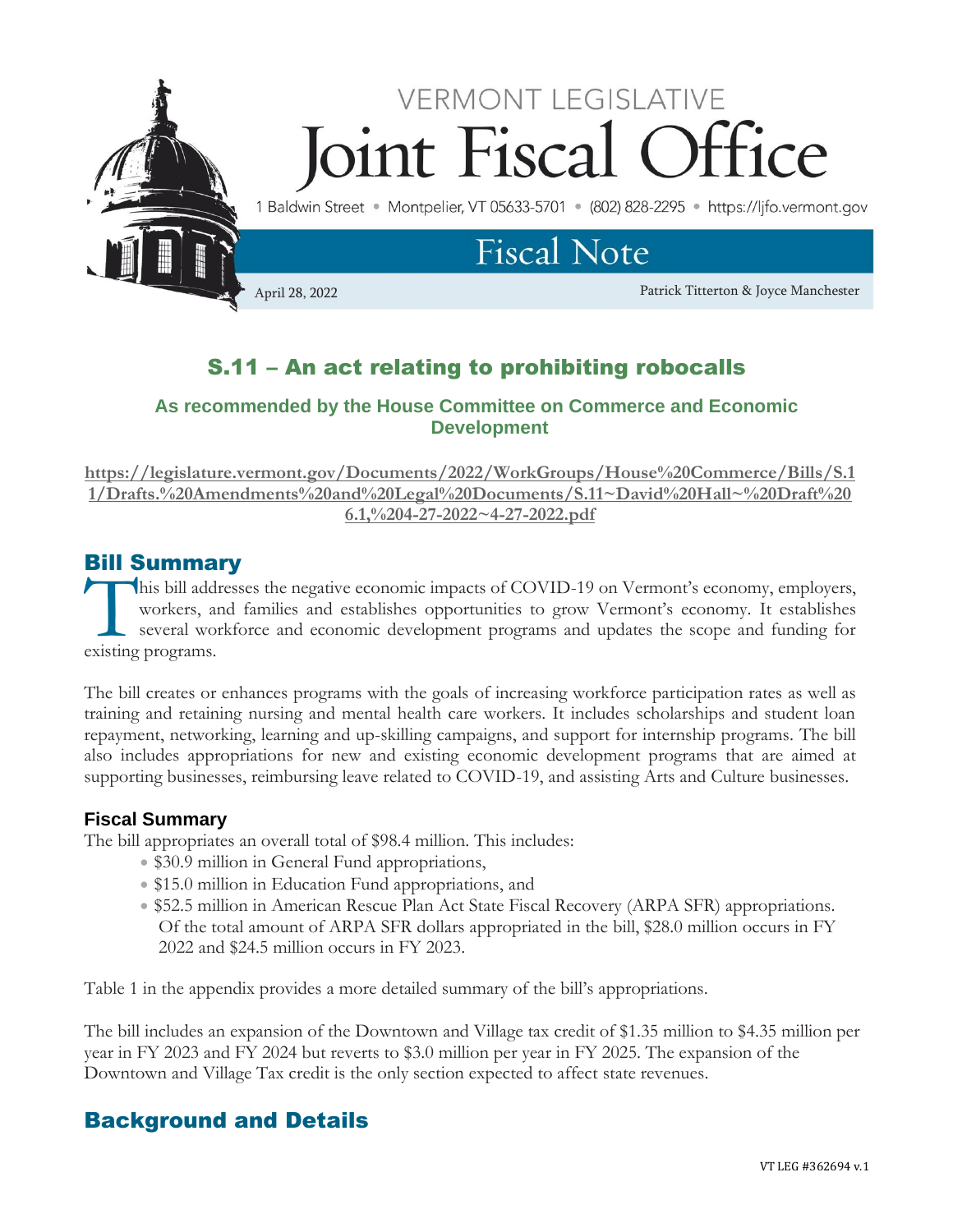The bill appropriates \$98.4 million overall. The appropriations are from three different sources. \$30.9 million are sourced from the General Fund, \$15.0 million are sourced from the Education Fund, and \$52.5 million are in ARPA SFR funds.

The bill reverts \$25.5 million in unspent ARPA SFR dollars appropriated to the Agency of Commerce and Economic Development for the Economic Recovery Grant Program in FY 2021 in Act 74 Sec. G. 300(a)(13) back to ARPA SFR for the purpose of funding Economic and Workforce Development programs.

## **Overview of Appropriations**

The following programs have fiscal impacts and are described briefly here:

#### Immediate Strategies and Funding for Expanding the Labor Force, Increasing the Number of Participants and Participation Rates

Section 1 appropriates \$2.5 million in FY 2023 in General Fund dollars to the UVM Office of Engagement in consultation with the Vermont Student Assistance Corporation to administer a statewide forgivable loan program of \$5,000 per graduate who commits to work in Vermont for two years after graduation. It also appropriates \$500,000 in FY 2023 in ARPA SFR funds to the State Refugee Office to administer grants to refugee or New-American focused programs to support increased in-migration or retention of recent arrivals. The last appropriation in Section 1 is \$387,000 in General Fund dollars in FY 2023 to Vermont Technical College to develop a skilled meat cutter training and apprenticeship facility.

#### Funding and Governance Structures of Career Technical Education in Vermont

Section 3 appropriates \$180,000 in General Fund dollars in FY 2023 to the Joint Fiscal Office to contract services for systematic examination of existing funding structures of CTE, CTE governance structures in relation to funding structures, implication of existing funding and governance structures for K-12 schools and adult education, funding and alignment of early college and dual enrollment, CTE funding and governance structures in other states and to identify and prioritize potential new models of CTE funding and governance structures for Vermont's education funding system.

#### Investing in the Upskilling of Private Sector Employers to Support the Evolution of Business and Organizational Models

Section 4 appropriates \$250,000 in General Fund dollars to the Agency of Commerce and Community Development (ACCD) in FY2023 to regrant a performance-based contract to the Vermont Professionals of Color Network for business coaching and other training for BIPOC business owners, networking, and career fairs, workshops and paid internships.

#### Regional Workforce Expansion System

Section 5 appropriates \$1.5 million in General Fund dollars to the Department of Labor in FY 2023 for a two-year pilot program to create a coordinated regional system, beginning in three regions of the State, to increase local labor participation rates; decrease the number of open positions; increase worker wages as they transition to new jobs; and collect, organize, develop, and share information related to local career pathways with workforce development partners. The bill authorizes the Department to hire four classified, two-year limited-service positions to perform the work described above that will report to the Workforce Expansion Division.

#### Incarcerated Individuals Development Pilot Program

Section 6 appropriates \$420,000 in General Fund dollars to the Department of Corrections in FY23 to address vocational enhancement needs. It also appropriates \$300,000 in General Fund dollars in FY 2023 to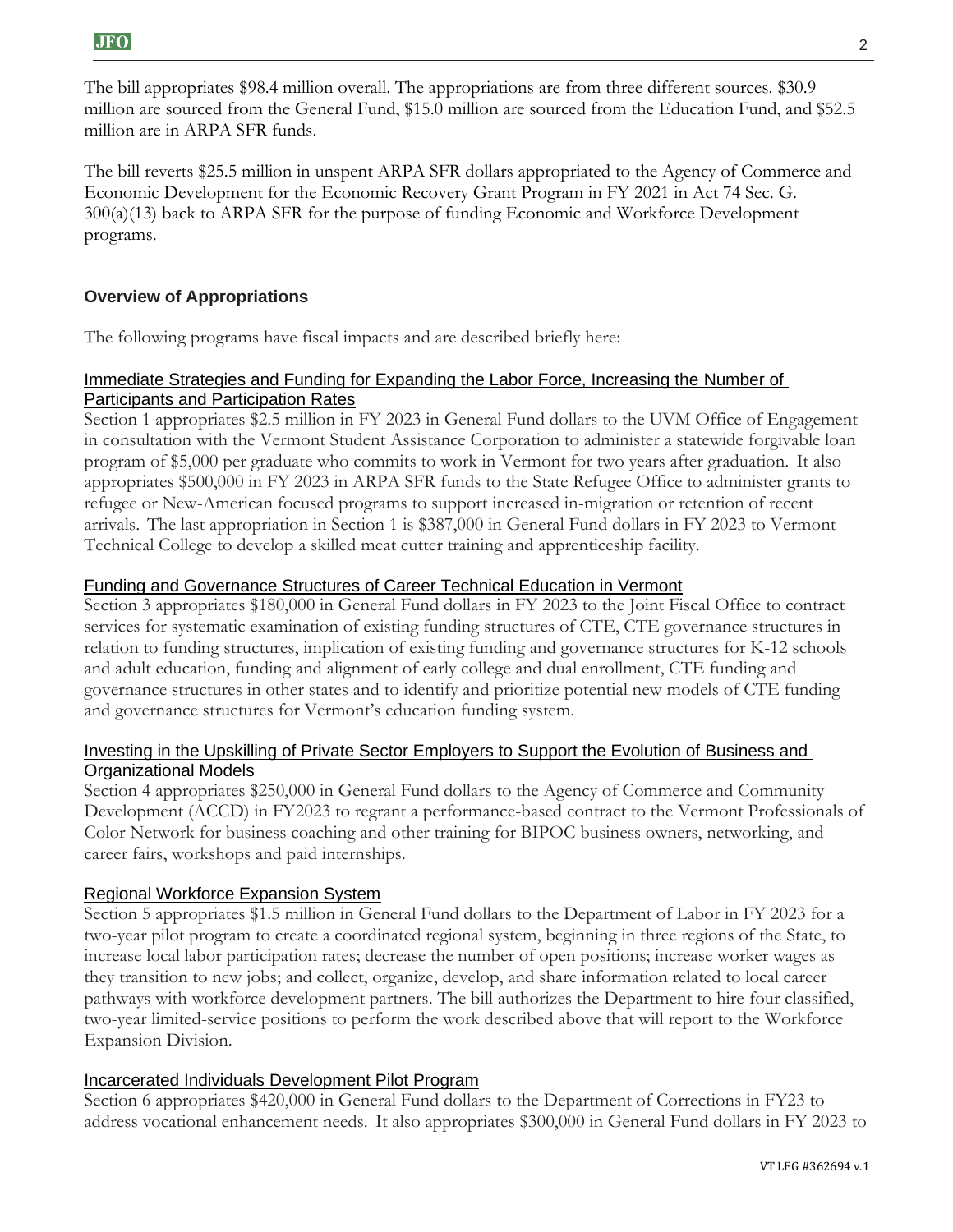the Department of Correction to establish a community-based pilot reentry program at Chittenden Correctional Facility to provide continuity of services for justice-involved individuals.

### Work-based Learning and Training Program

Section 12 appropriates \$1.5 million in General Fund dollars in FY 2023 to the Department of Labor to implement the Vermont Work-Based Learning and Training Program created in the bill. The Program will be developed statewide by the Department of Labor to serve transitioning secondary and postsecondary students and Vermonters seeking work-based experience as part of a career experience or change.

### Vermont Trades Scholarship Program

Section 14 appropriates \$3.0 million in FY 2023 in General Fund dollars to the Vermont Student Assistance Corporation (VSAC) for scholarships for trades students under the Vermont Trades Scholarship Program who demonstrate financial need. It creates a scholarship program to be administered by VSAC to disburse initial licensing fees, exam fees and tuition payments on behalf of eligible individuals. Any funds left over at the end of the year will be rolled over and available to VSAC the following year for scholarships.

## Vermont Trades Loan Reimbursement Program

Section 15 appropriates \$500,000 in General Fund dollars in FY 2023 to create the Vermont Trades Loan Repayment Reimbursement Program in which VSAC will disburse funds to eligible individuals for loan repayments. For every year of work in qualifying occupations, an individual can receive \$5,000 not to exceed the amount of debt owed. Any funds left over at the end of the year will be rolled over and available to VSAC the following year for loan repayment assistance.

#### Career Technical Education Construction and Rehabilitation Experiential Learning Program; Revolving Loan Fund

Section 16 appropriates \$15.0 million in Education Fund dollars in FY 2023 to the Vermont Housing Conservation Board to create and administer a CTE Construction and Rehabilitation Learning Program and Revolving Loan Fund. The board may use not more than 5 percent of the Fund for the costs of administration.

## Emergency Grants to Support Nurse Educators

Section 20 appropriates \$3.0 million in ARPA SFR dollars to the Department of Health in FY 2023 to provide emergency interim grants to Vermont nursing schools. This is a three-year appropriation that allocates \$1 million in FY 2023, \$1 million in FY 2024, and \$1 million in FY 2025.

#### Nurse Preceptor Incentive Grants; Hospitals; Working Group; Report

Section 21 appropriates \$2.4 million in General Fund dollars to the Agency of Human Services in FY 2023 to provide incentive grants to hospital-employed nurses in Vermont to serve as preceptors for students enrolled in Vermont nursing school programs. The Agency will distribute the funds to hospitals employing nurses who provide student preceptor supervision based on the number of preceptor hours to be provided, at a rate of \$5.00 per preceptor hour, or a lesser hourly rate if the need exceeds the available funds. The Director of Health Care Reform will convene a working group to identify ways to increase placement opportunities and provide a report based on those findings.

#### Health Care Employer Nursing Pipeline and Apprenticeship Program

Section 22 appropriates \$3.0 million in ARPA SFR dollars to VSAC in FY 2023 to provide grants to health care employers to establish or expand partnerships with Vermont nursing schools to create nursing pipeline or apprenticeship programs.

#### Vermont Nursing Forgivable Loan Incentive Program

Section 25 appropriates \$100,000 to the Department of Health in FY 2023 to establish a Vermont Nursing Forgivable Loan Program, which provides scholarships for nursing students. Recipients agree to work as a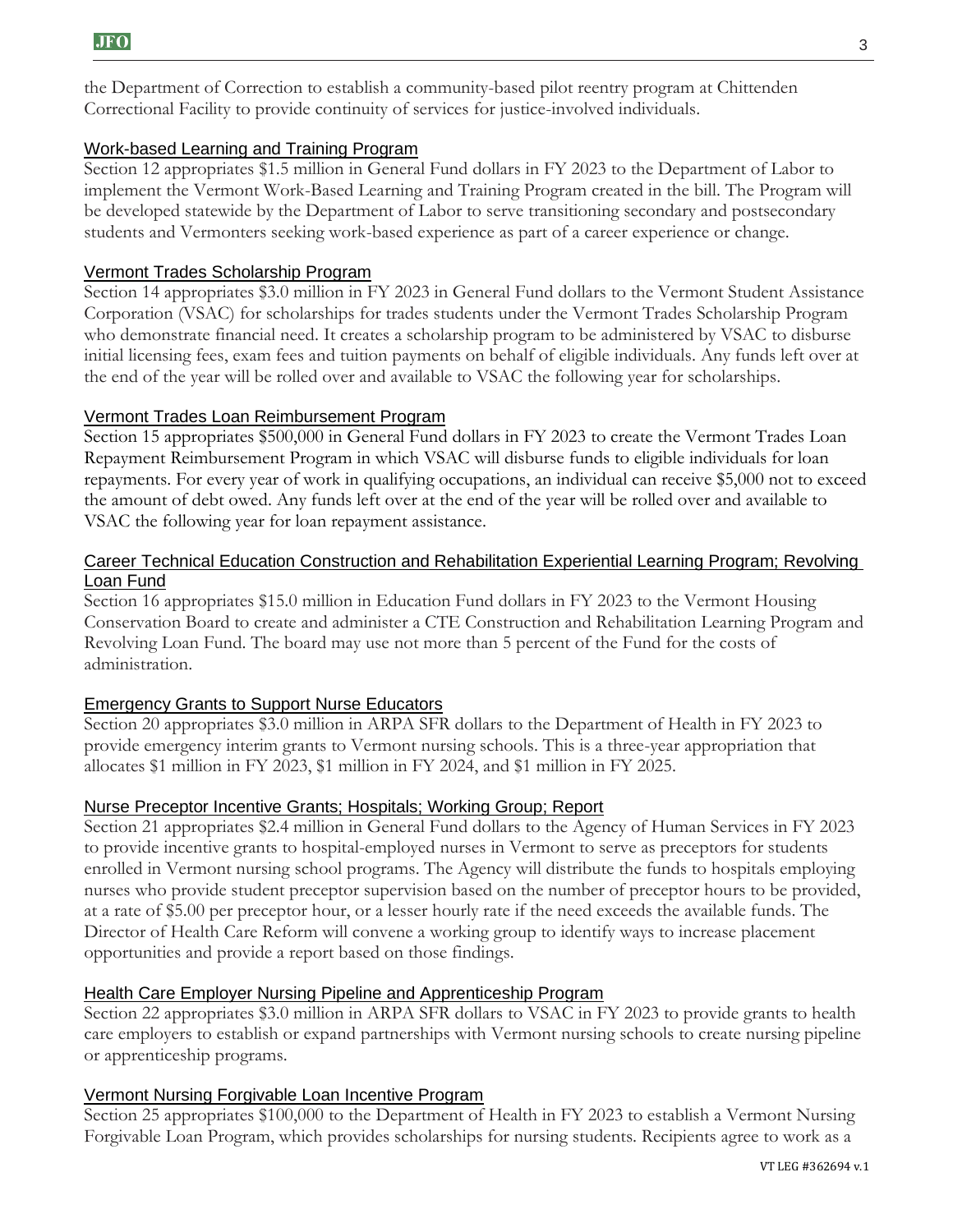nurse in Vermont for a minimum of one year. Scholarships to be calculated based on financial need.

## Vermont Nursing and Physician Assistant Loan Repayment Program

Section 27 appropriates \$2.0 million in General Fund dollars to the Department of Health in FY 2023 to establish and administer a loan repayment program in coordination with VSAC. Amount is equal to one year of loans for every one year of service as a nurse or physician assistant in the state.

## Nurse Faculty Forgivable Loan and Loan Repayment Program

Section 29 appropriates \$500,000 in ARPA SFR dollars to the Department of Health in FY 2023 to create and administer program to offer forgivable loans to nurse faculty members at a nursing school in Vermont.. For each year of service as a nurse faculty member at a nursing school in Vermont, an eligible individual receives a full academic year of forgivable loan benefit. It also provides loan repayment on behalf of individuals. The amount recipients can receive is equal to the value of one academic year of loans for every year of service as a member of the nurse faculty at a nursing school in Vermont.

#### Agency of Human Services; Health Care Workforce Data Center

Section 32 appropriates \$1.0 million in ARPA SFR dollars to the Office of Health Care Reform in the Agency of Human Services in FY 2023 so to establish and operate the statewide Health Care Workforce Data Center. This program is established to enhance the State's public health data systems, respond to the COVID-19 public health emergency, and improve COVID-19 mitigation and prevention efforts.

## Agency of Human Services; Position

Section 34 appropriates \$170,000 in General Fund dollars in FY 2023 to the Agency of Human Services, Office of Health Care Reform for one classified, three-year limited-service position as Health Care Workforce Coordinator at AHS. The coordinator will focus on building educational, clinical, and housing partnerships and support structures to increase and improve health care workforce training, recruitment and retention. \$120,000 is for personal services and \$50,000 is for operating expenses.

#### Positions Embedded within Recovery Centers Pilot Program

Section 38 appropriates \$1.29 million in FY 2023 in General Fund dollars to the Department for Disabilities, Aging and Independent Living's Division of Vocation Rehabilitation to develop and implement a two-year pilot program that embeds 15 FTEs limited-service positions within 12 recovery centers across the state. \$540,000 funds 2.5 FTEs at each of two geographically diverse recovery centers. \$75,000 funds one FTE to serve as employment support counselor at each of the 10 remaining recovery centers.

#### Credential of Value Goal; Public Private Partnership

Section 39 appropriates \$150,000 in General Fund dollars to VSAC in FY 2023 to fund the work of Advance Vermont to increase awareness of postsecondary education and training, promote a broad understanding of the public good and value in achieving the State's goal for 70 percent of working-age Vermonters to hold a credential of value by 2025.

#### Vermont Serve, Learn, and Earn Program

Section 40 appropriates \$2.0 million in FY 2023 in General Fund dollars to the Department of Forests, Parks and Recreation for capital and operating needs of groups participating in the Vermont Serve, Learn and Earn Program. The Program creates meaningful paid service and learning opportunities for young adults.

#### Vermont Forest Future Strategic Roadmap

Section 45 appropriates \$250,000 in General Fund dollars to the Department of Forests, Parks and Recreation in FY 2023 to enter a two-year contract for the development of the Vermont Forest Future Strategic Roadmap. The roadmap is meant to strengthen, modernize, promote, and protect the forest products sector in the State.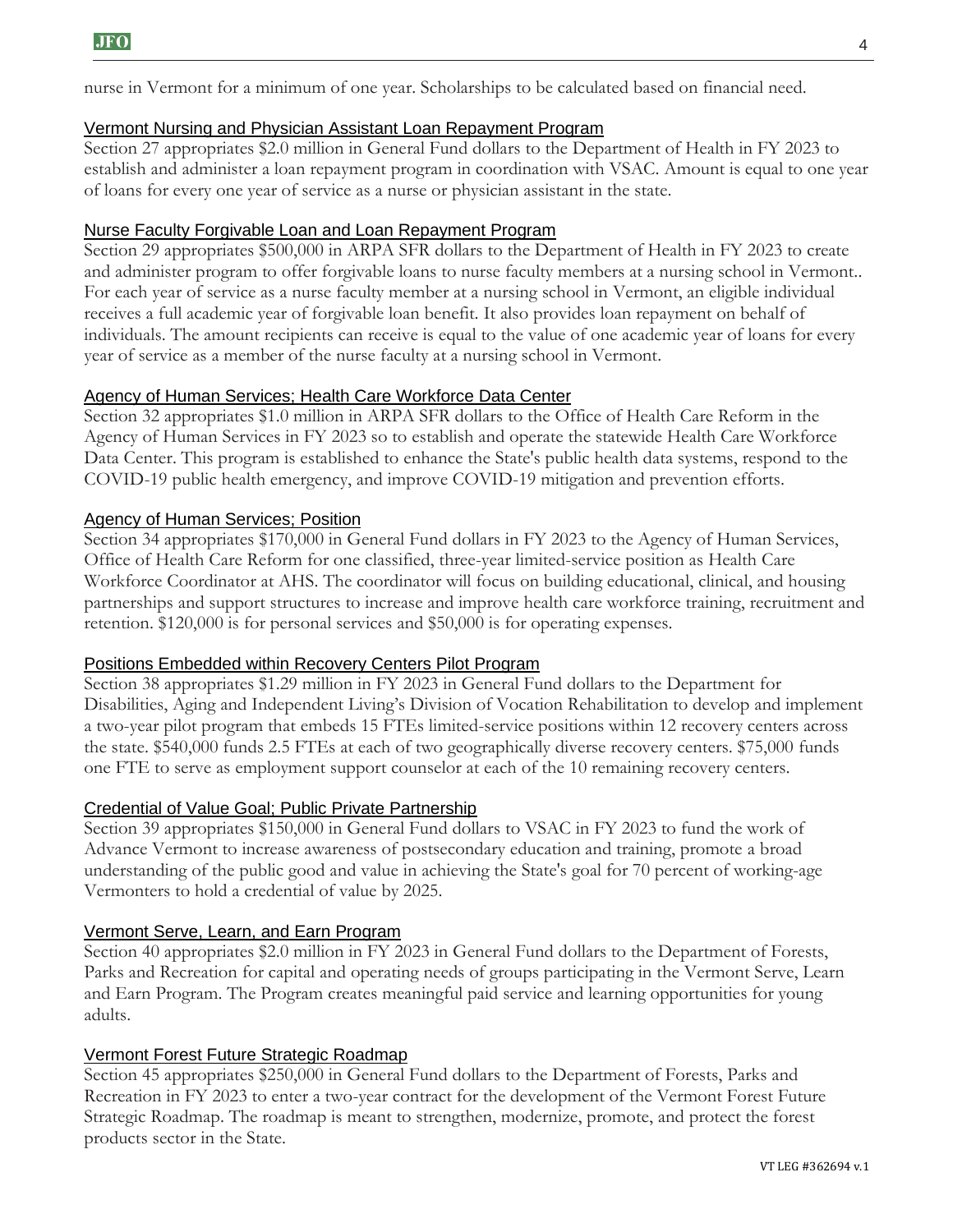### VEDA Short-term Forgivable Loan Program

Section 52 of the bill appropriates \$19.0 million in ARPA SFR funds to the Vermont Economic Development Authority in FY 2022 to operate the VEDA Short-Term Forgivable Loan Program. Eligible borrowers must have fewer than 500 employees located in Vermont and must identify economic harm caused by the COVID-19 pandemic. Economic harm will be measured by a material decline in annual adjusted net operating income from before the COVID-19 pandemic to after it.

To be eligible for a loan, a business needs to have experienced a 25 percent reduction in its adjusted net operating income in 2020 and 2021 combined when compared to 2019. Further, at least 50 percent of the reduction in net operating income must have occurred in 2021.

The Agency will consider previous State or federal assistance in connection with the pandemic, reasonable owner's compensation, noncash expenses, and other adjustments deemed appropriate. Loaned amounts will be used for eligible fixed or operating expenses, and the loan is not to exceed the lesser of \$200,000, six months of eligible cost, or the amount of cumulative decline in adjusted net operating income in 2020 and 2021. VEDA will consult with the Joint Fiscal Office to establish guidelines.

#### Creative Economy Grants

Section 52 appropriates \$9.0 million in ARPA SFR in FY 2022 to the Vermont Arts Council to provide grants for monthly operating costs, including rent, mortgage, utilities, and insurance to creative economy businesses and nonprofits. The grants are meant to help these businesses recover from financial losses incurred due to the COVID-19 pandemic.

#### Capital Investment Grant Program

Section 52 appropriates \$10.2 million in General Fund dollars in FY 2023 to the Agency of Commerce and Community Development for the Capital Investment Program created in Act 74 of 2021. The Agency will reallocate any remaining funds appropriated to the Economic Recovery Grants program in Act 74 of 2021 to the Capital Investment Program. Grantees must be able to comply with the Department of Treasury Final Rule and meet certain criteria to be deemed eligible. Grants cannot exceed the lesser of \$1.0 million or 20 percent of the total project cost.

The bill removes the net fiscal impact data model from the program established in Act 74 and instead requires that the Agency of Commerce and Community Development develop guidelines in coordination with the Joint Fiscal Office and reviewed by the Joint Fiscal Committee. The Agency may also designate one or more sectors for priority consideration in the application process including arts and culture, travel, lodging, tourism, agriculture, and childcare.

#### Restaurants and Farmers Feeding the Hungry Program

Section 52 also appropriates \$1.8 million in General Fund dollars in FY 2023 to the Agency of Commerce and Community Development to grant to Southeastern Vermont Community Action for the Restaurants and Farmers Feeding the Hungry Program, known as Everyone Eats, to provide State funds to match Federal Emergency Management Agency FEMA funds available for the program.

#### COVID-19-Related Paid Leave Grant Program

Section 54a establishes the COVID-19-Related Paid Leave Grant Program in the Department of Financial Regulation. The Department will administer and award grants to employers to reimburse part of the cost of providing COVID-19-related paid leave provided to employees during calendar year 2022. Grants also may be used to reimburse employers for unpaid leave for COVID-19-related reasons.

\$16.5 million is appropriated from ARPA SFR funds to the Department of Financial Regulation in FY 2023;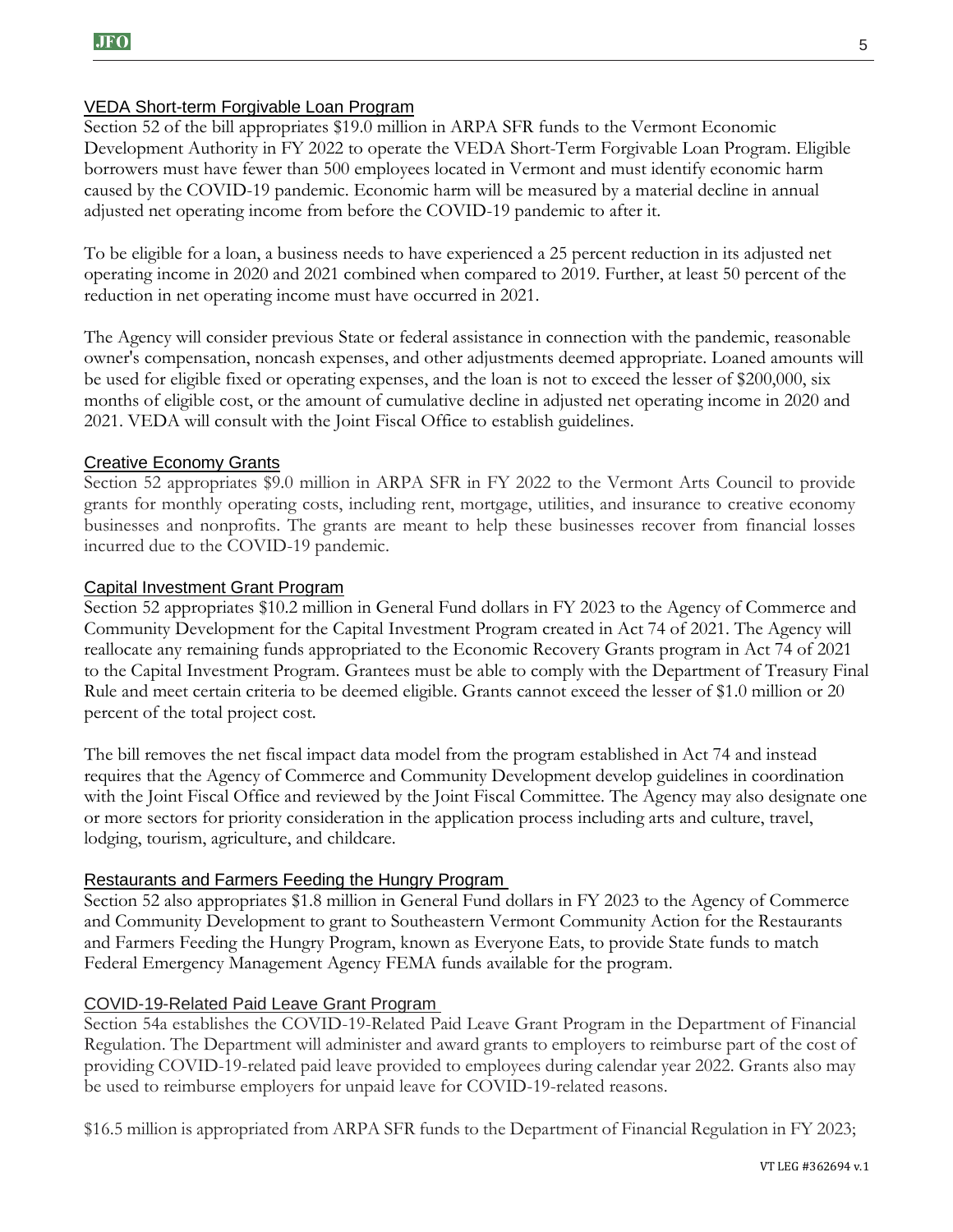not more than seven percent of that appropriation may be used for expenses related to program administration and outreach. Reimbursement of COVID-19-related paid leave or unpaid leave is equal to 67 percent of the greater of minimum wage or the employee's regular hourly wage times number of hours reimbursed. The number of hours reimbursed cannot exceed the lesser of 80 hours or two times the employee's average weekly hours. The maximum hourly reimbursement for an employee cannot exceed \$27.50.

## **Allocations**

Section 13 of the bill establishes a two-year pilot program through the Department of Labor in consultation with the Agency of Education to design and implement the Secondary Student Industry-Recognized Credential Pilot Program. The program will make funding available to eligible students to take an eligible adult career technical education course. Students will be able to apply for the funding through an application process if they are a Vermont resident attending a Vermont public school or independent secondary school that is eligible for public funding, they have completed grade 11 and have not received a high school diploma, and if their secondary school and regional CTE center determine that they are prepared to succeed in the course, meet the prerequisites for the course and have exhausted other sources of funding prior to submitting their application. The bill authorizes the Department of Labor to spend up to \$100,000 of the funds appropriated to it in the FY 2023 budget if funds are not made available through other sources.

## **Tax Credits**

#### Downtown and Village Center Tax Credit Program

The bill increases the total amount of tax credits awarded annually to \$4.35 million starting in FY 2023. This is an increase of \$1.35 million from the current limit of \$3.0 million currently in law. Of the \$4.35 million in total annual credits, up to \$1.0 million may be awarded to qualified projects in neighborhood development areas. The increase will be for two years and will sunset in FY 2025.

This increase constitutes a tax expenditure due to forgone revenue and will be offset by setting aside carrying forward \$1.35 million in the General Fund to FY 2024.

# Appendix

| <b>Table 1: Overview of Appropriations</b> |                                                                                                                                                  |                                            |                       |                    |  |  |  |
|--------------------------------------------|--------------------------------------------------------------------------------------------------------------------------------------------------|--------------------------------------------|-----------------------|--------------------|--|--|--|
| <b>Section</b>                             | Program                                                                                                                                          | <b>New Appropriations</b><br><b>Amount</b> | <b>Current Source</b> | <b>Fiscal Year</b> |  |  |  |
| 1                                          | Immediate Strategies and<br>Funding for Expanding the<br>Labor Force; Increasing the<br>Number of Participants and<br><b>Participation Rates</b> | \$2,500,000                                | General Fund          | 2023               |  |  |  |
|                                            |                                                                                                                                                  | \$500,000                                  | <b>ARPA SFR</b>       | 2023               |  |  |  |
|                                            |                                                                                                                                                  | \$387,000                                  | <b>General Fund</b>   | 2023               |  |  |  |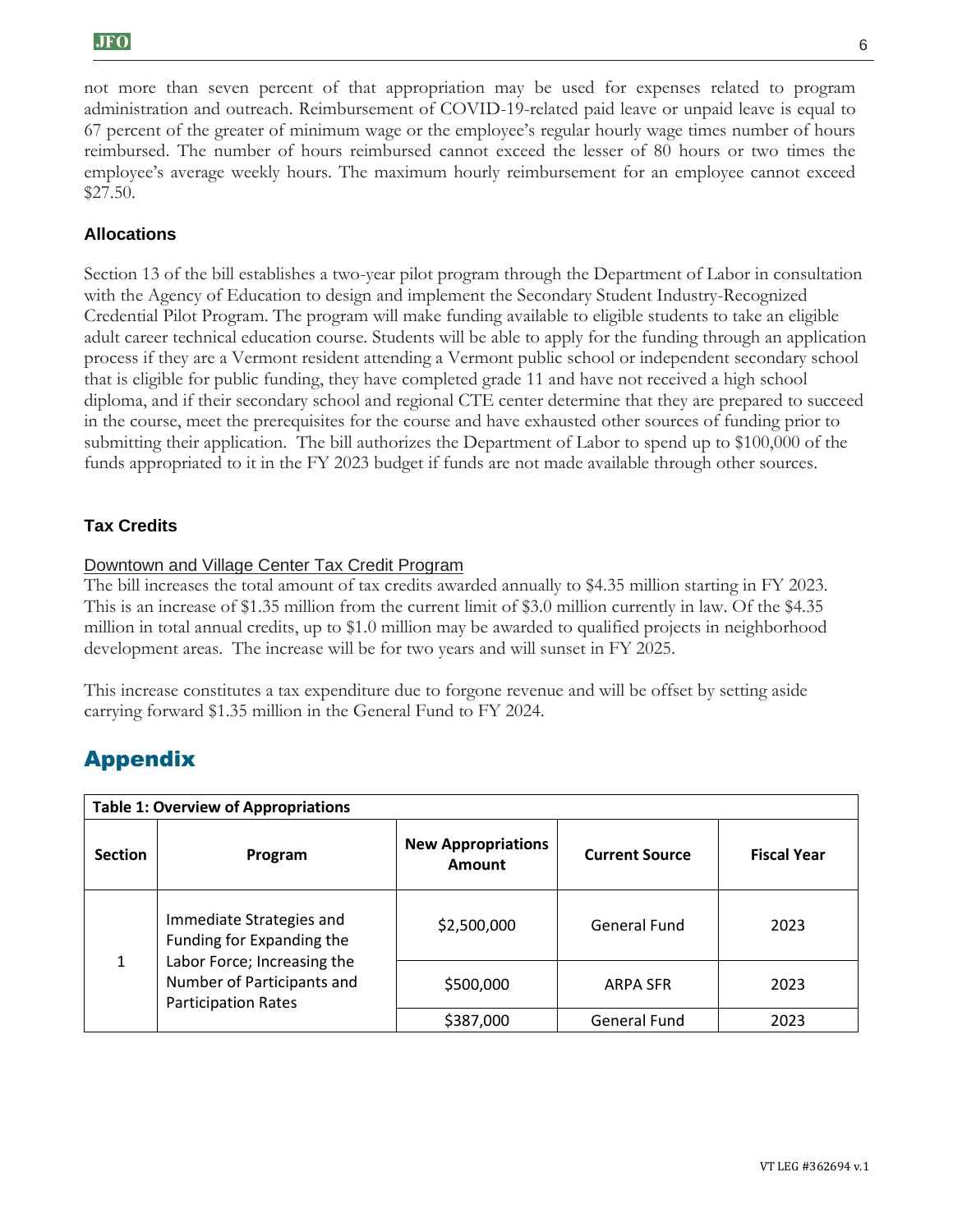| 3  | <b>Funding and Governance</b><br><b>Structures of Career Technical</b><br><b>Education in Vermont</b>                                              | \$180,000    | <b>General Fund</b>   | 2023 |
|----|----------------------------------------------------------------------------------------------------------------------------------------------------|--------------|-----------------------|------|
| 4  | Investment in the Up-Skilling of<br>Private Sector Employers to<br>Support the Evolution of<br><b>Business and Organizational</b><br><b>Models</b> | \$250,000    | <b>General Fund</b>   | 2023 |
| 5  | Regional Workforce Expansion<br>System                                                                                                             | \$1,500,000  | <b>General Fund</b>   | 2023 |
|    | Incarcerated Individuals<br>Workforce Development Pilot<br>Program                                                                                 | \$420,000    | <b>General Fund</b>   | 2023 |
| 6  |                                                                                                                                                    | \$300,000    | <b>General Fund</b>   | 2023 |
| 12 | Work-based Learning and<br><b>Training Program</b>                                                                                                 | \$1,500,000  | <b>General Fund</b>   | 2023 |
| 14 | Vermont Trades Scholarship<br>Program                                                                                                              | \$3,000,000  | <b>General Fund</b>   | 2023 |
| 15 | Vermont Trades Loan<br>Reimbursement Program                                                                                                       | \$500,000    | <b>General Fund</b>   | 2023 |
| 16 | <b>CTE Construction and</b><br>Rehabilitation Experiential<br>Learning Program; Revolving<br>Loan Fund                                             | \$15,000,000 | <b>Education Fund</b> | 2023 |
| 20 | <b>Emergency Grants to Support</b><br><b>Nurse Educators</b>                                                                                       | \$3,000,000  | <b>ARPA SFR</b>       | 2023 |
| 21 | Nurse Preceptor Incentive<br>Grants; Hospitals; Working<br>Group; Report                                                                           | \$2,400,000  | <b>General Fund</b>   | 2023 |
| 22 | <b>Health Care Employer Nursing</b><br>Pipeline and Apprenticeship<br>Program                                                                      | \$3,000,000  | <b>ARPA SFR</b>       | 2023 |